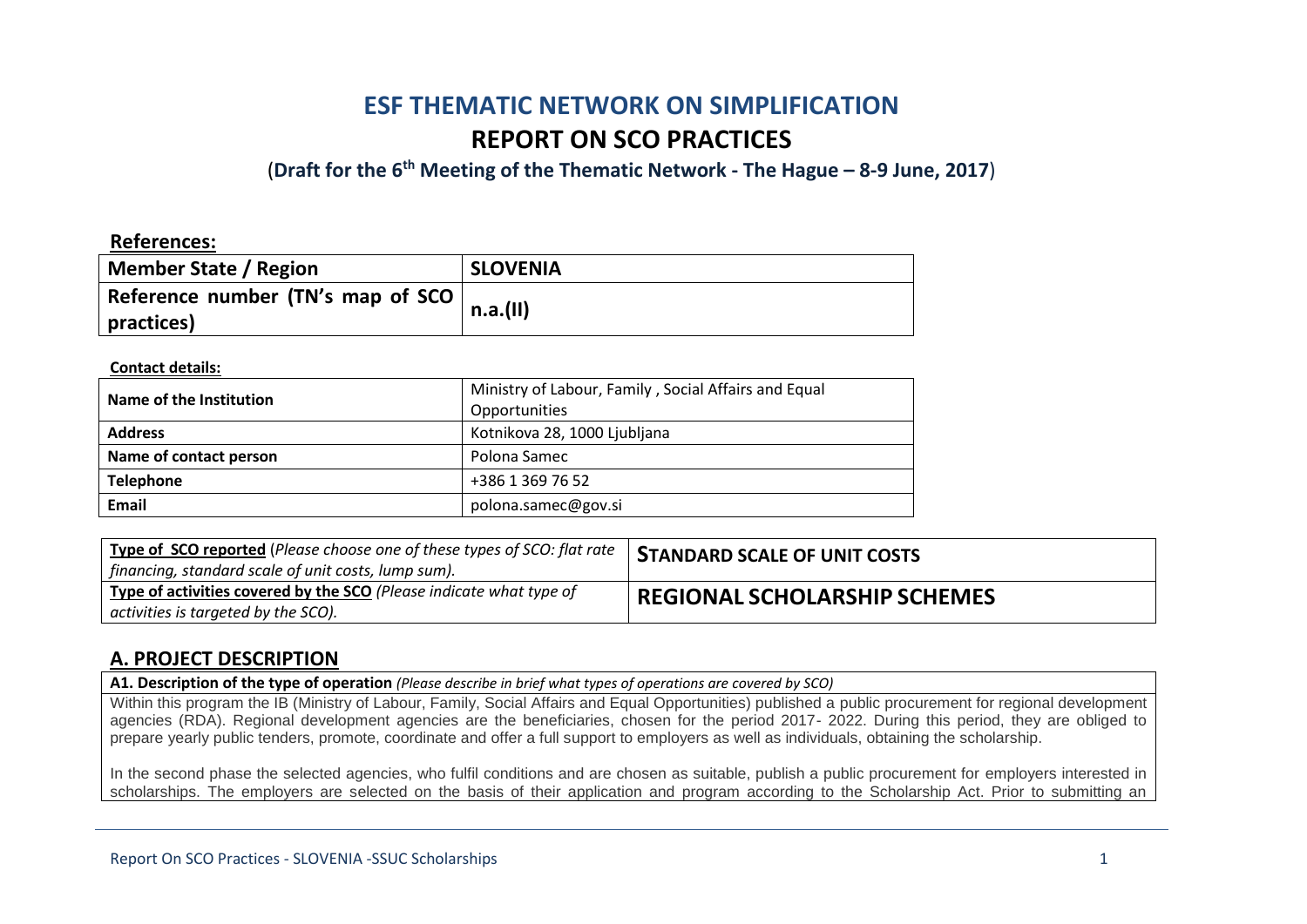#### **ESF THEMATIC NETWORK ON SIMPLIFICATION REPORT ON SCO PRACTICES** (**Draft for the 6th Meeting of the Thematic Network - The Hague – 8-9 June, 2017**)

application, employers must sign a contract with individual students, defining educational program, amount of scholarship and other relevant issues according to the Scholarship Act. The selected employers then start paying the defined amount to students and each month submit claim for reimbursement for the 50% of total scholarship amount.

#### **A2. Definition of outputs/results** (*Please give a short definition of outputs and/or results)*

The aim is to include 4.000 young people in regional schemes of scholarships (3.080 from the Eastern Slovenian Cohesion Region and 920 from Western Slovenian Cohesion Region).

**A3. Beneficiaries** *(please indicate the types of beneficiaries involved in the operations covered by SCO)*

Regional Development Agencies

**A4. Target group(s)** *(Please list target groups within projects covered by SCO)*

The following target groups are included in this program:

- High school and university students;
- Employers.

### **B. METHODOLOGY AND CALCULATION METHOD**

**B.1 Methodology** *(please indicate which methodology/ies has/have been used: Fair, equitable and verifiable method / use of existing EU schemes for similar types of operation and beneficiary / Use of existing own national schemes for similar types of operations and beneficiaries / use of rates and specific methods enshrined in the regulation or in a delegated act / use of a draft budget /combination of methodologies).*

*Please indicate if the concerned SCO has been covered by Art. 14(1) ESF)*

The SCO is based on combination of methods:

- method of gathering historical data from similar operation from the past (2012, 2013) and
- a fair equitable and verifiable method, based on statistical data (level of growth for minimum gross wage).

**B.2 Calculation Methods** *(please describe how the calculations have been made)*

Standard scale of unit costs covers the cost of work and administrative costs of RDA and are calculated per one scholarship per month. They are refunded to RDAs.

The SCO is based on calculations from previous public tenders for regional scholarship schemes from 2008 until 2015.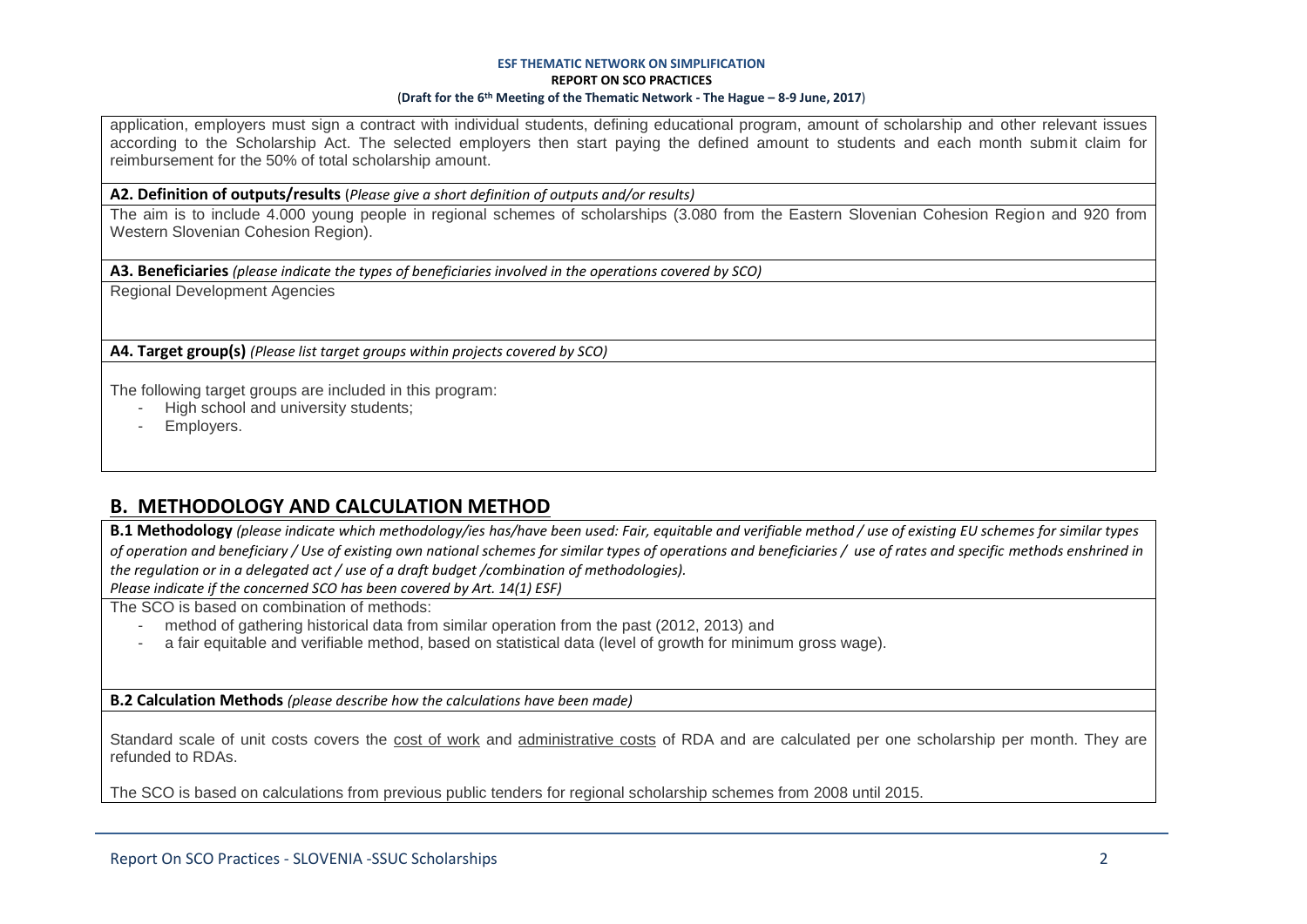#### **ESF THEMATIC NETWORK ON SIMPLIFICATION REPORT ON SCO PRACTICES** (**Draft for the 6th Meeting of the Thematic Network - The Hague – 8-9 June, 2017**)

These costs were calculated as the average from the total amount of eligible costs from RDAs, divided by the number of monthly scholarships. The average represented the basis of SCO per scholarship per month. Since the operation will last from 2016 until 2022, the methodology also includes growth level of average gross wage, so that each year the SCO changes according to the growth level of the average gross wage.

**B.3 Data source** *(please indicate the type of data used and the data source)*

A combination of data sources has been used:

- historical data from other similar programmes in the past (Regional Scholarship schemes 2008-2015)
- statistical legislation data (average gross wage).

### **C. IMPLEMENTATION OF SCO**

(*Please describe in brief what implementation rules and conditions have been set out)*

The beneficiary (RDA) publishes a public tender for employers. Employers have to submit an application with a detailed description of the program and signed contracts with students obtaining scholarship. One project is one scholarship. After being selected, employers start paying scholarship on monthly basis and prepare claim for reimbursement for part (max 50%) of this scholarship and submits it to RDA. The RDA collects claims for reimbursement from all employers in the region, add their costs (1 SCO for 1 scholarship) and prepare one claim for reimbursement and submit it to the IB.

## **D. AUDIT TRAIL**

*(Please provide a brief description of the audit trail for the concerned SCO, including documents, key contents/conditions and procedures)*

Beneficiaries collect documentation from employers and prepare one claim for payment. This claim for payment is submitted to the IB together with the following documentation:

- contacts on co-financing of projects between employers and RDAs together with all possible annexes (only when submitting the first claim for payment)
- a print-out of the transaction account of the beneficiary, where it is visible the transfer of financial means from the beneficiary to employers.

The beneficiary executes 100% administrative control and verification of the documentation submitted by employers before the payment. The IB executes 125. Article administrative control as well as on-the-spot control.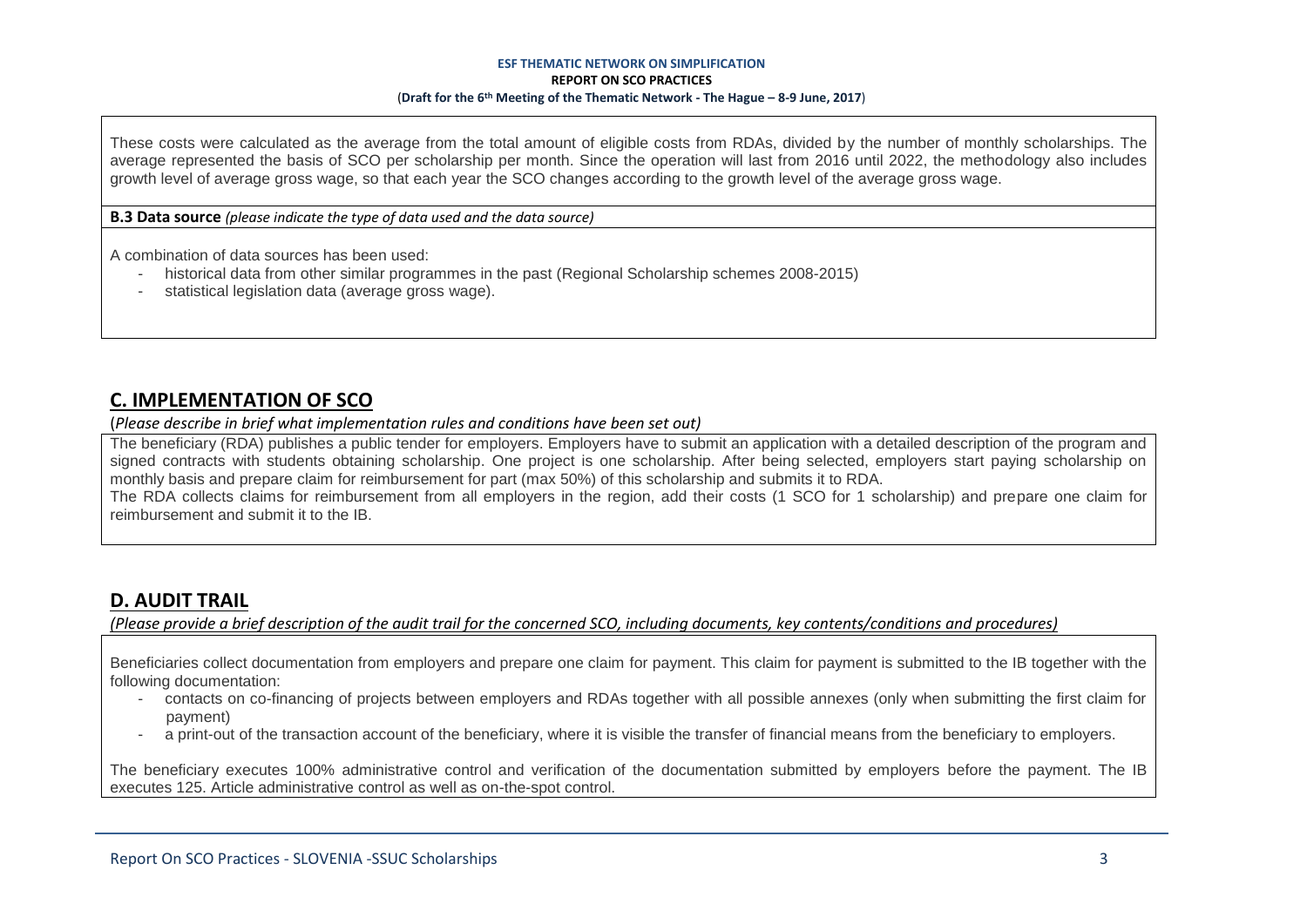## **E. ASSESSMENT BY THE AUDIT AUTHORITY(IES) INCLUDING EVENTUAL EX ANTE ASSESSMENT**

*(If relevant, please explain how the audit authority has been involved in preparation and assessment of the SCO).* 

For the SCO in question, the methodology was prepared by the Intermediary Body and afterwards approved by the Managing Authority. Audit authorities had no relevant role in the preparation or assessment of the methodology of the SCO.

For the operation in question, there have been no audit assessments yet. However, in the previous Financial perspective 2007-2013, this same program was assessed by the Audit authority (Budget Supervision Office) and Court of Audits and no irregularities were discovered.

## **F. IMPACT OR ADDED VALUE FOR THE MA, BENEFICIARIES AND OTHER STAKEHOLDERS**

*(Please explain how you have perceived impact/added value of the SCO for the MA, beneficiaries and other stakeholders).* 

- 1. The process of submitting requests for payment by the RDAs has been simplified.
- 2. Verifications and controls by the IB are simplified, with only a few documents, so the procedures can be carried out in shorter period and can focus more on the results and outputs.

## **G. SPECIFIC ISSUES FACED WITHIN CALCULATION AND IMPLEMENTATION OF THE SCO**

*(Please indicate any issues/problems/challenges you have experienced when setting out or implementing the SCO, i.e. high workload, state aid, public procurement, national legislation, revenues etc.)*

Since all information was available to calculate the SCO and the SCO was determined already in the previous Financial perspective, the process was not so demanding and we only had to deal with concrete situations and questions.

We had some doubts regarding the calculation of SCO, since the first two public tenders in 2008 and 2009 included real costs and afterwards the SCO was introduced. Consequently, one option would be to keep the same SCO and only raise it for the growth level of gross wage. However, it was decided to calculate the cost based on all previous public tenders with calculation of cost from all eligible costs divided by the number of paid scholarships.